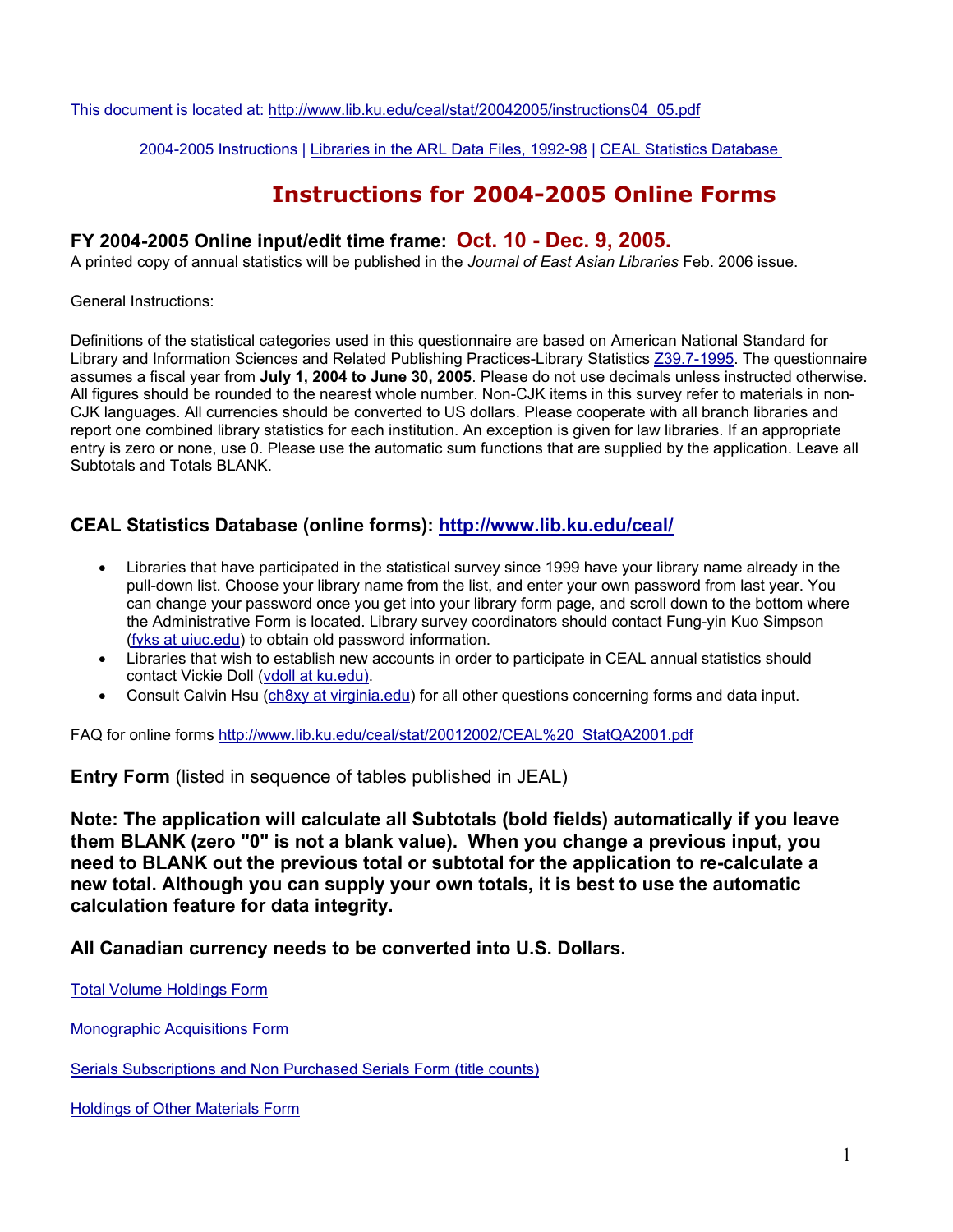Unprocessed Backlog Materials Form (volumes or pieces)

Fiscal Support Form

Personnel Support Form

Public Services Form

Electronic Resources Form (rev. 2005)

Administrative Form

Library Information Form (update library Information)

Change Password

## **Total Volume Holdings Form**

#### **Previous monographs and bound serials holdings held by the libraries will be supplied by the CEAL database**. **(New 2005- )**

The same datasets can be found at http://www.lib.ku.edu/ceal/Stat/20032004/cealstat03\_04.pdf (Table 1). New libraries and libraries that didn't participate in 2004, will need to fill out the data according to your collection information. (For questions contact vdoll (at sign) ku.edu)

Include duplicates and bound volumes of periodicals. For purposes of this questionnaire, unclassified bound serials arranged in alphabetical order are considered cataloged. Exclude microforms, maps, nonprinting materials, and un-cataloged items.

See the ANSI Z39.7-1995 definition for volume as follows:

*Volume*. *A single physical unit of any printed, typewritten, handwritten, mimeographed, or processed work, distinguished from other units by a separate binding, encasement, portfolio, or other clear distinction, which has been cataloged, classified, and made ready for use, and which is typically the unit used to charge circulation transactions. Either a serial volume is bound, or it comprises the serial issues that would be bound together if the library bound all serials*.

### **Volumes added**:

Include only volumes cataloged, classified, and made ready for use.

### \*\*The values of 01-05 are obtained from CEAL Database (if available). \*\* **(new 2005-** )

- 01. Previous Chinese\*: (integer amount e.g. 70)
- 02. Previous Japanese\*: (integer amount e.g. 70)
- 03. Previous Korean\*: (integer amount e.g. 70)
- 04. Previous NonCJK: (integer amount e.g. 70)
- **05. Previous Subtota**l\*: (01 + 02 + 03 + 04) Leave the field BLANK and the application will sum up the total.
- 06. Added Chinese
- 07. Added Japanese
- 08. Added Korean
- 09. Added NonCJK
- **10. Added Subtotal**: (06 + 07 + 08 + 09) Leave the field BLANK and the application will sum up the total.
- 11. Withdrawn Chinese
- 12. Withdrawn Japanese
- 13. Withdrawn Korean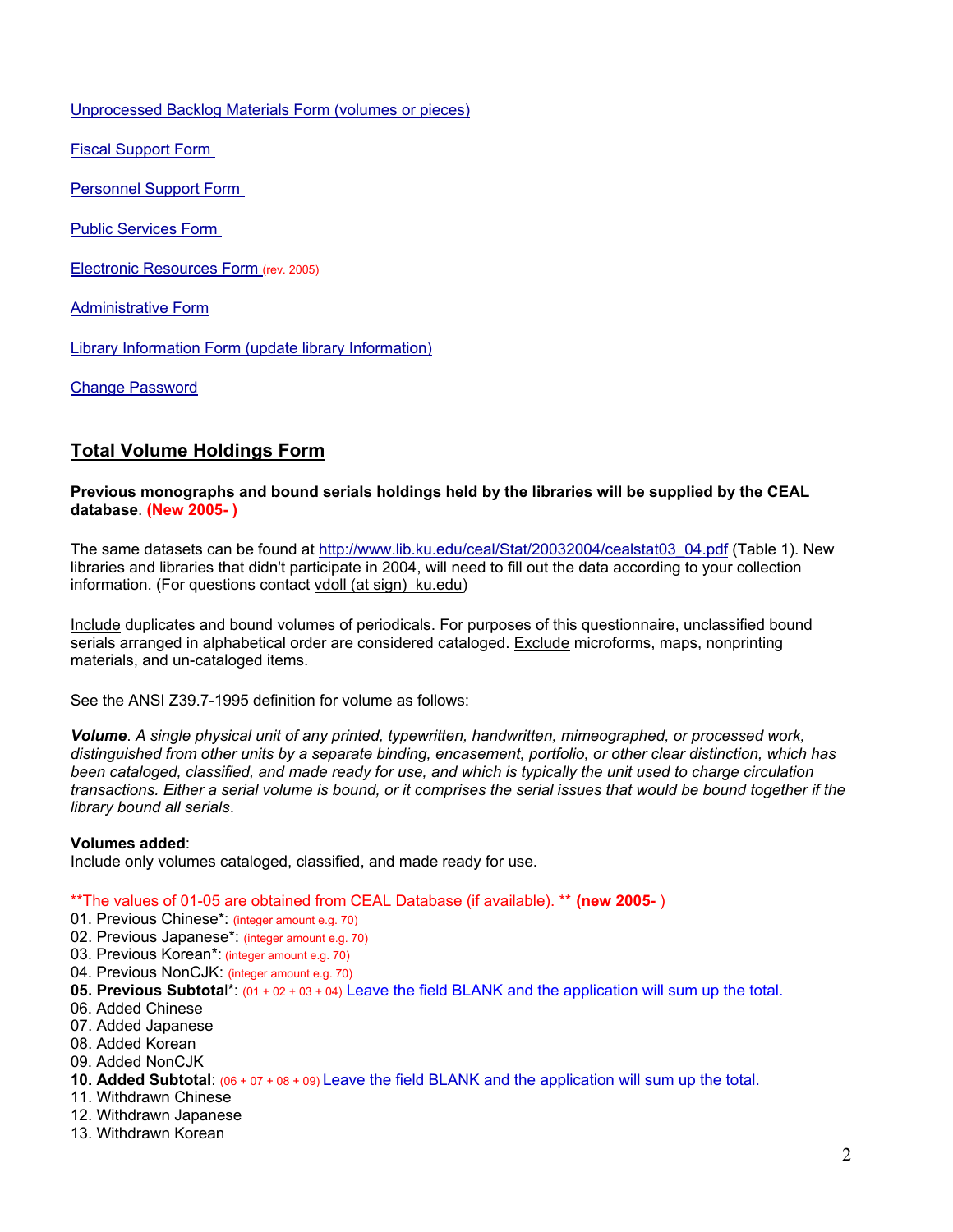- 14. Withdrawn NonCJK
- **15. Withdrawn Subtotal**: (11 + 12 + 13 + 14) Leave the field BLANK and the application will sum up the total.
- **16. Grand Total**: (05 + 10 15) Leave the field BLANK and the application will sum up the total.

## **Monographic Acquisitions Form**

Note: This form is primarily concerned with volumes purchased rather than volumes received or cataloged.

#### **Monographic volumes purchased:**

Report number of titles (if available) and volumes purchased. Include all titles and volumes for which an expenditure was made during the report year, including titles and volumes paid for in advance but not received during the fiscal year. Include monographs in series and continuations.

- 01. Purchased Title Chinese: (integer amount e.g. 70)
- 02. Purchased Title Japanese: (integer amount e.g. 70)
- 03. Purchased Title Korean: *(integer amount e.g. 70)*
- 04. Purchased Title NonCJK: (integer amount e.g. 70)
- **05. Purchased Title Subtotal**: (01 + 02 + 03 + 04) Leave the field BLANK and the application will sum up the total.
- 06. Purchased Volume Chinese:
- 07. Purchased Volume Japanese:
- 08. Purchased Volume Korean:
- 09. Purchased Volume NonCJK:
- **10. Purchased Volume Subtotal**: (06 + 07 + 08 + 09) Leave the field BLANK and the application will sum up the total.
- 11. NonPurchased Title Chinese: Gift titles
- 12. NonPurchased Title Japanese: Gift titles
- 13. NonPurchased Title Korean: Gift titles
- 14. NonPurchased Title NonCJK: Gift titles
- **15. NonPurchased Title Subtotal**:(11 + 12 + 13 + 14) Leave the field BLANK and the application will sum up the total.
- 16. NonPurchased Volume Chinese: Gift volumes and Bindery returned periodical added volumes
- 17. NonPurchased Volume Japanese: Gift volumes and Bindery returned periodical added volumes
- 18. NonPurchased Volume Korean: Gift volumes and Bindery returned periodical added volumes
- 19. NonPurchased Volume NonCJK: Gift volumes and Bindery returned periodical added volumes
- **20. NonPurchased Volume Subtotal**: (16 + 17 + 18 + 19) Leave the field BLANK and the application will sum up the total.
- **21. Title Total** :(05 + 15) Leave the field BLANK and the application will sum up the total.
- **22. Volume Total**: (10 + 20) Leave the field BLANK and the application will sum up the total.

## **Serials Form**

Report the total number (in title) of subscriptions. Include duplicate subscriptions. Exclude monographic and publishers' series.

See the ANSI Z39.7-1995 definition for serial as follows:

*Serial*. *A publication in any medium issued in successive parts bearing numerical or chronological designations and intended to be continued indefinitely. This definition includes periodicals, newspapers, and annuals (reports, yearbooks, etc.); the journals, memoirs, proceedings, transactions, etc. of societies; and numbered monographic series.*

- 01. Purchased Chinese (integer amount e.g. 70)
- 02. Purchased Japanese (integer amount e.g. 70)
- 03. Purchased Korean (integer amount e.g. 70)
- 04. Purchased NonCJK (integer amount e.g. 70)
- **05. Purchased Total** (01 + 02 + 03 + 04) Leave the field BLANK and the application will sum up the total.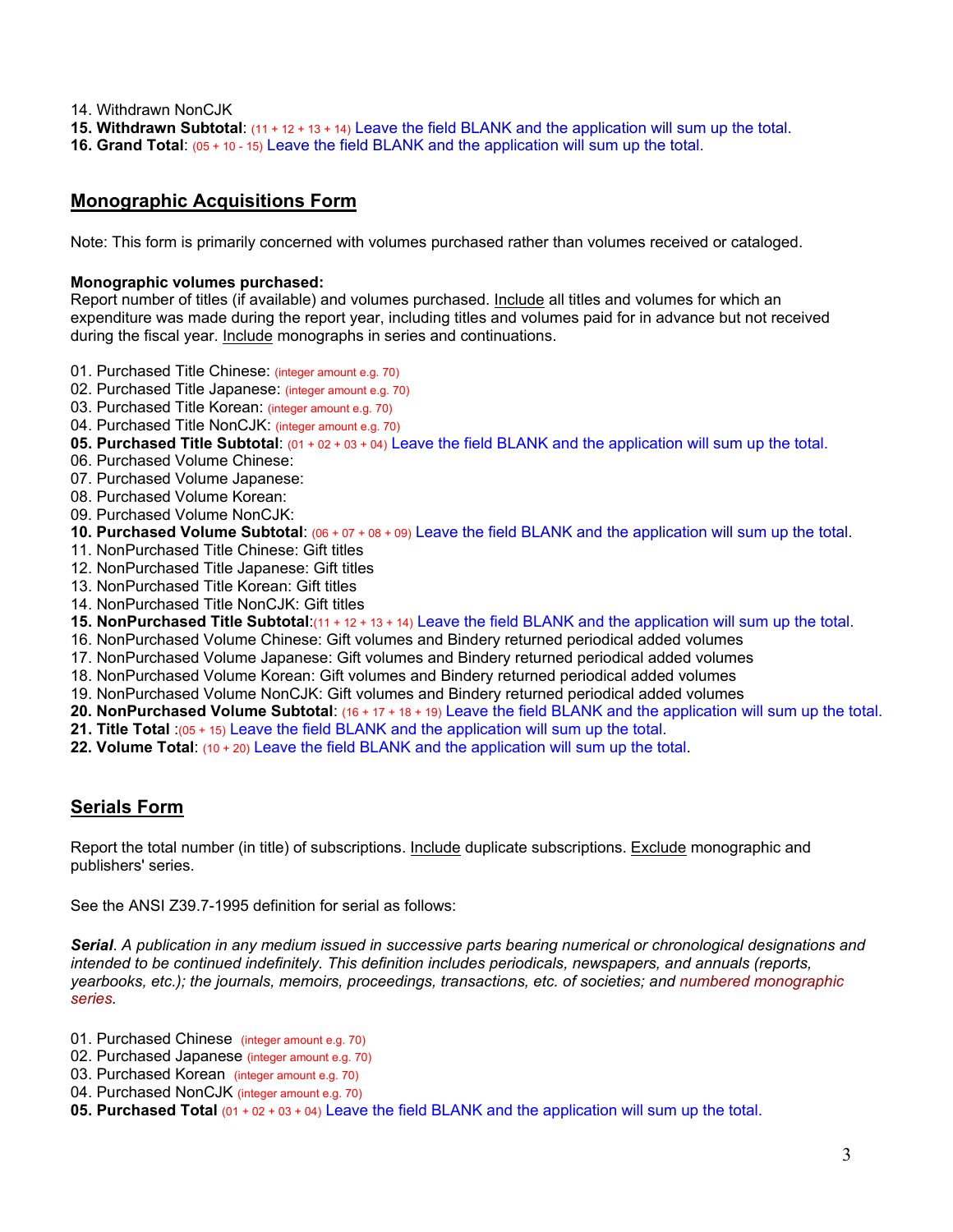#### **Serials Not purchased:**

If separate counts of non-purchased and purchased serials are not available, report only the total number (titles) of current serials subscribed and received on line 15, and others "0".

- 06. Non Purchased Chinese
- 07. Non Purchased Japanese
- 08. Non Purchased Korean
- 09. Non Purchased NonCJK
- **10. Non Purchased Total** (06 + 07 + 08 + 09) Leave the field BLANK and the application will sum up the total.
- **11. Total Chinese** (01 + 06) Leave the field BLANK and the application will sum up the total.
- **12. Total Japanese** (02 + 07) Leave the field BLANK and the application will sum up the total.
- **13. Total Korean** (03 + 08) Leave the field BLANK and the application will sum up the total.
- **14. Total NonCJK** (04 + 09) Leave the field BLANK and the application will sum up the total.
- **15. Grand Total** (05 + 10) Leave the field BLANK and the application will sum up the total.

## **Holdings of Other Materials Form**

The Computer files have been included in the new Electronic Resources Form since 2001.

#### **Microforms:**

Report the total number of physical units: reels of microfilm, microprint and microfiche sheets.

- 01. Microform Chinese: (integer amount e.g. 70)
- 02. Microform Japanese: (integer amount e.g. 70)
- 03. Microform Korean: (integer amount e.g. 70)
- 04. Microform NonCJK: (integer amount e.g. 70)
- **05. Microform Subtota**l (01 + 02 + 03 + 04) Leave the field BLANK and the application will sum up the total.

#### **Cartographic and graphic materials:**

Include the number of pieces of two- and three- dimensional maps and globes. Include satellite and aerial photographs and images. Include the number of pieces of prints, pictures, photographs, slides, transparencies, film strips, and the like.

- 06. Graphic Chinese
- 07. Graphic Japanese
- 08. Graphic Korean
- 09. Graphic NonCJK
- **10. Graphic Subtotal** (06 + 07+ 08 + 09) Leave the field BLANK and the application will sum up the total.

#### **Audio, film and video materials:**

Include the number of pieces of audio cassettes, phono discs, audio compact discs, reel-to-reel tapes, and other sound recordings. Include the number of pieces of motion pictures, video cassettes, video laser discs, and similar visual materials.

- 11. Audio Chinese
- 12. Audio Japanese
- 13. Audio Korean
- 14. Audio NonCJK
- **15. Audio Subtotal**: (11 + 12 + 13 + 14) Leave the field BLANK and the application will sum up the total.
- 16. Video Chinese
- 17. Video Japanese
- 18. Video Korean
- 19. Video NonCJK
- **20. Video Subtotal**: (16 + 17 + 18 + 19) Leave the field BLANK and the application will sum up the total.
- 21. DVD Chinese
- 22. DVD Japanese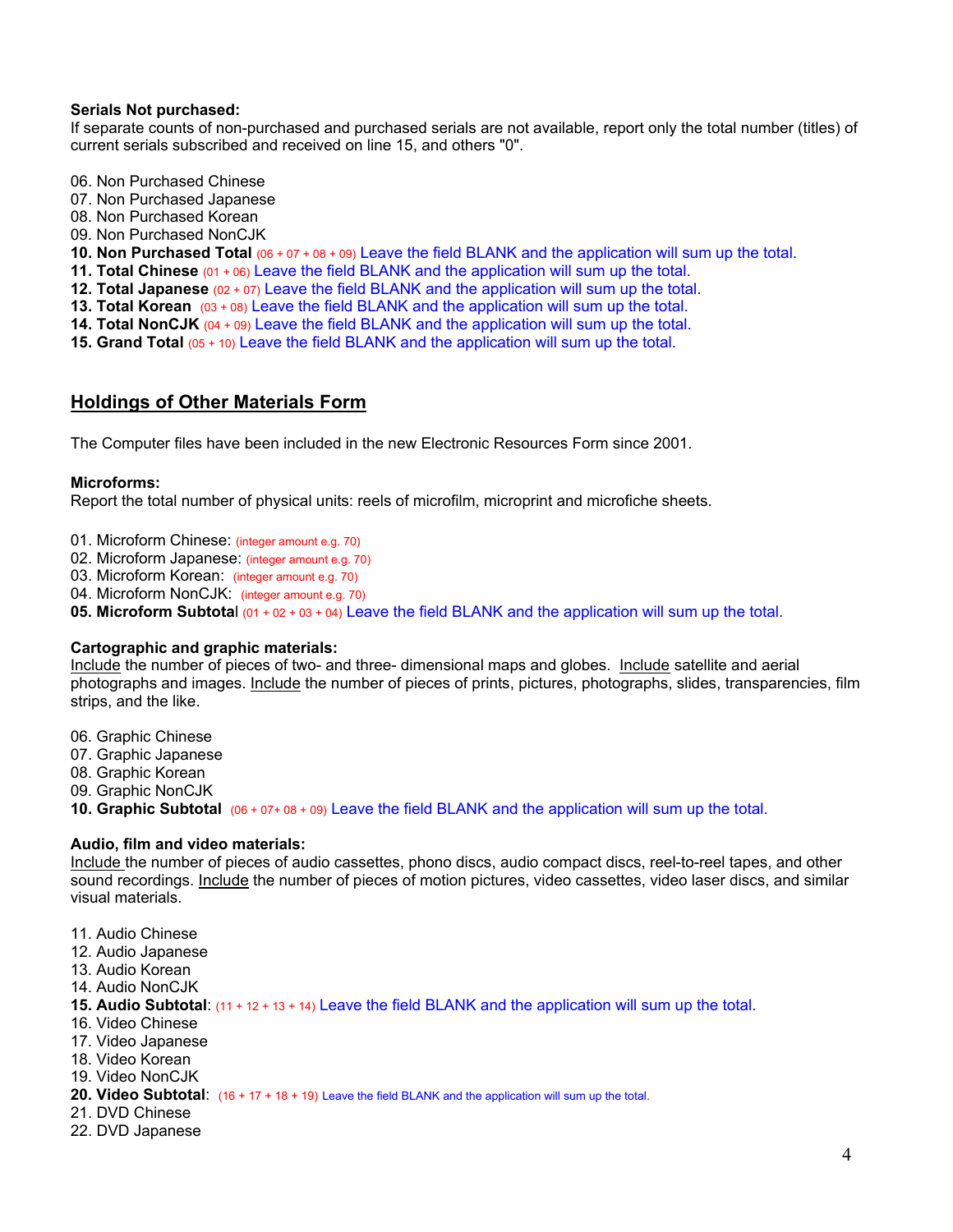23. DVD Korean

- 24. DVD NonCJK
- **25. DVD Subtotal**: (21 + 22 + 23 + 24) Leave the field BLANK and the application will sum up the total.
- **26. Other Holdings Total** : ( 05 + 10 + 15 + 20 + 25 ) Leave the field BLANK and the application will sum up the total.

## **Unprocessed/Backlog Form**

Report only number of **volumes, pieces**, etc. that are backlogged. Include materials in all formats.

- 01. Unprocessed Chinese: (integer amount e.g. 70)
- 02. Unprocessed Japanese: (integer amount e.g. 70)
- 03. Unprocessed Korean: (integer amount e.g. 70)
- 04. Unprocessed NonCJK (integer amount e.g. 70)
- **05. Unprocessed Total** (01 + 02 + 03 + 04) Leave the field BLANK and the application will sum up the total.

## **Fiscal Support Form**

Report all funds that come to the library from the regular institutional budget, and from sources such as research grants, endowments, and East Asian programs support for acquisition of library materials. Please round figures to the nearest dollar. Convert all Canadian currency to U.S.dollars.

#### **Appropriations:**

Report funds from the library for monographs, serials, and other materials for CJK and non-CJK languages. If figures for specific language areas are not available, report only in total.

- 01. Chinese Appropriations Monographic (currency amount e.g. 123.50, 7600.70)
- 02. Chinese Appropriations Serial (currency amount e.g. 123.50, 7600.70)
- 03. Chinese Appropriations Other Materials (currency amount e.g. 123.50, 7600.70)
- 04. Chinese Appropriations Electronic Resources (currency amount e.g. 123.50, 7600.70)

**05. Chinese Appropriations Total** (01 + 02 + 03 +04) Leave the field BLANK and the application will sum up the total.

- 06. Japanese Appropriations Monographic
- 07. Japanese Appropriations Serial
- 08. Japanese Appropriations Other Materials
- 09. Japanese Appropriations Electronic Resources
- **10. Japanese Appropriations Total** (06 + 07+08 +09) Leave the field BLANK and the application will sum up the total.
- 11. Korean Appropriations Monographic
- 12. Korean Appropriations Serial
- 13. Korean Appropriations Other Materials
- 14. Korean Appropriations Electronic Resources
- **15. Korean Appropriations Total** (11 + 12 + 13 + 14) Leave the field BLANK and the application will sum up the total.
- 16. NonCJK Appropriations Monographic
- 17. NonCJK Appropriations Serial
- 18. NonCJK Appropriations Other Materials
- 19. NonCJK Appropriations Electronic Resources
- **20. NonCJK Appropriations Total** (16 + 17 + 18 + 19) Leave the field BLANK and the application will sum up the total.
- **21. Total Appropriations** (05 + 10 + 15 + 20) Leave the field BLANK and the application will sum up the total.

#### **Endowments:**

Report funds from endowments. If figures for specific area studies are not available, report only total.

- 22. Endowments Chinese
- 23. Endowments Japanese
- 24. Endowments Korean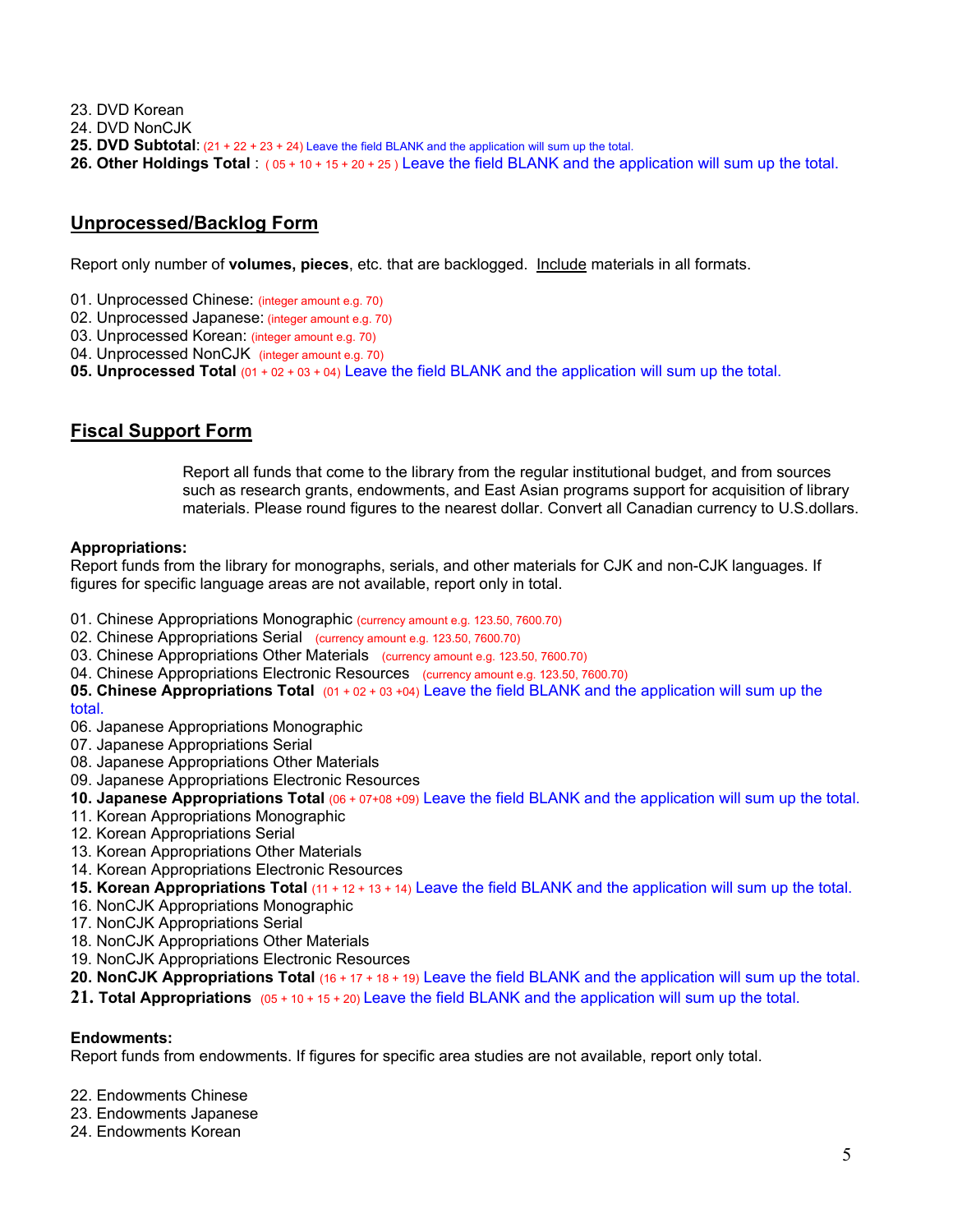**25. Endowments Total** (22 + 23 + 24) Leave the field BLANK and the application will sum up the total.

### **Grants:**

Report funds from grants. If figures for specific area studies are not available, report only total.

- 26. Grants Chinese
- 27. Grants Japanese
- 28. Grants Korean
- **29. Grants Total** (26 + 27 + 28) Leave the field BLANK and the application will sum up the total.

#### **East Asian program support:**

Report funds from East Asian program. If figures for specific area studies are not available, report only total.

30. East Asian Program Support Chinese

31. East Asian Program Support Japanese

32. East Asian Program Support Korean

**33. East Asian Program Support Total** (30 + 31 + 32) Leave the field BLANK and the application will sum up the total.

**34. Total Acquisitions Budget** (21 + 25 + 29 + 33) Leave the field BLANK and the application will sum up the total.

## **Personnel Support Form**

Report the number of staff in filled positions or positions that are only temporarily vacant.

Report full-time equivalents (FTE) of part time employees. Estimate percentiles worked under each CJK language category for employees working for more than one language. Report in decimals.

- 01. Professional Chinese (integer or decimal e.g. 10, 0.4, 5.4)
- 02. Professional Japanese (integer or decimal e.g. 10, 0.4, 5.4)
- 03. Professional Korean (integer or decimal e.g. 10, 0.4, 5.4)
- 04. Professional Total (01 + 02 + 03) Leave the field BLANK and the application will sum up the total.
- 05. Support Chinese
- 06. Support Japanese
- 07. Support Korean
- **08. Support Total** (05 + 06 + 07) Leave the field BLANK and the application will sum up the total.
- 09. Student Chinese
- 10. Student Japanese
- 11. Student Korean
- **12. Student Total** (09 + 10 + 11) Leave the field BLANK and the application will sum up the total.

### **Others, FTE:**

Report the number of staff in the parent institution significantly involved in processing and servicing East Asian materials or hired for special projects.

13. Other

**14. Total Personnel** (04 + 08 + 12 + 13) Leave the field BLANK and the application will sum up the total.

## **Public Services Form**

### **Number of library presentations:**

Report the number of presentations given by East Asian staff for instruction, orientation, or public relation purposes, including library tours. Sampling and/or estimation are acceptable.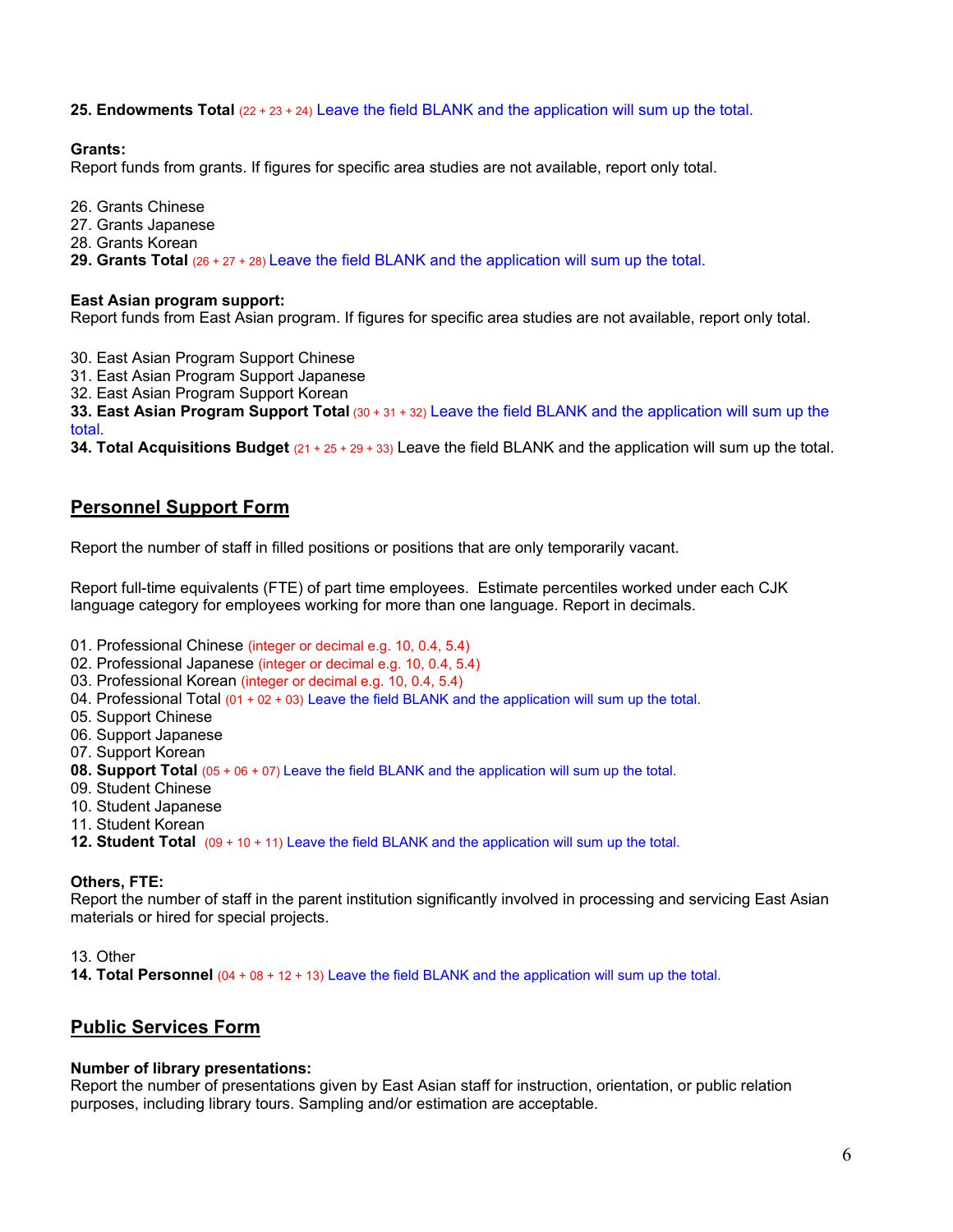- 01. Library Presentations ( Number of presentations)
- 02. Participants (Number of participants in presentations)

#### **Reference transactions:**

Report the total number of reference transactions handled in person, online or over the telephone.

03. Reference Transactions

#### **Total circulation:**

Report the total number of initial circulations, renewals, reserve and special collection circulations if applicable and available.

04. Total Circulations

#### **Interlibrary loans:**

Report the numbers of filled and unfilled requests provided to and received from other libraries. When appropriate, include document delivery statistics.

- 05. Lending Request Filled
- 06. Lending Request Unfilled
- 07. Borrowing Request Filled
- 08. Borrowing Request Unfilled

## **Electronic Resources Form (2000/2001- )**

**Questions 1 and 2** are intended to gather a complete picture of collection for electronic resources. Please use the Comments section to indicate any comments and suggestions that you believe are not covered by these questions. For each question, use the following general inclusion and exclusion guidelines:

**Include**: electronic indexes and reference tools, electronic full-text periodical collections and electronic journal back-files, online searches of remote databases -- whether accessed remotely or installed locally from CD-ROM, magnetic tapes, magnetic disks, etc.

**Also include:** materials purchased jointly with other institutions if such expenditures can be separated from other charges for joint services; fees paid to bibliographic utilities if the portion paid for computer files and search services can be separately counted; and equipment costs when they are inseparably bundled into the price of the information product. **Note:** Electronic resources expenditures have been moved to the Fiscal Support Form (2002-) under C, J, and K language appropriations. However, a total expenditures on electronic resources of the statistical year is required in this form.

**Exclude**: bibliographic utilities, networks, and consortia that are unrelated to end-user database access, which should be reported in the Library Information Form; and library system software and software used only by the library staff.

## **1. COMPUTER FILES**

### **1.1 Computer Files (one-time/monographic purchase)**

- 01 Chinese Number of Titles and discs (integer amount e.g. 70)
- 02 Japanese Number of Titles and discs (integer amount e.g. 70)
- 03 Korean Number of Titles and discs (integer amount e.g. 70)
- 04 Non-CJK Number of Titles and discs (integer amount e.g. 70)
- 05 Subtotal Number of Titles and discs (integer amount e.g. 70)

(01+02+03+04) (Leave blank, the application will calculate the total)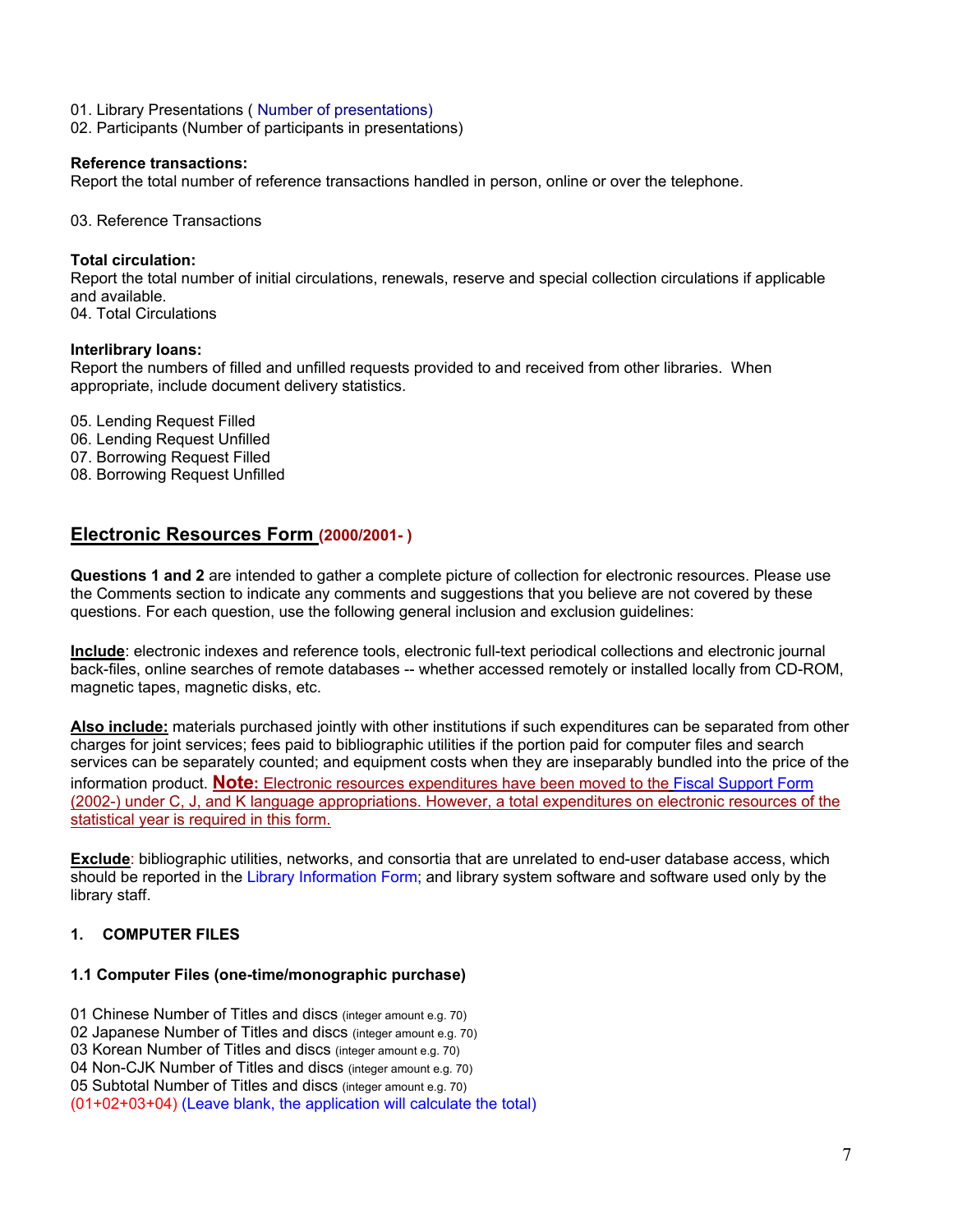Comments for 1.1:

Report the numbers of titles and expenditures of computer files that **are not** current serials (i.e. are **nonsubscription, one-time, or monographic in nature**) for software or machine-readable materials considered part of the collections. **Include** CD-ROMs that were reported previously in "Other Library Materials" of the CEAL Statistics Questionnaire.

Examples include periodical backfiles, literature collections such as Ershiwu shi 二十五史 (by Jinan Huiwei), Si ku quan shu 四庫全書 (CD-ROM), Si ku quan shu wang luo ban 四庫全書网絡版, Zhongguo bai ke da ci dian 中国百科大辞典, Zhonghua buo shuo shi lun wen jian suo guang die (Chinese Dissertation Reference CD) 中華博碩士論文檢索光碟, Genji mongogatari honbun kenkyu deta besu, Kugyok Choson wangjo sillok= Annals of the Chosun dynasty, Hanguk hyondae munhak 100-yon = Korean modern literature 100 years, Koryo taejanggyong 高麗大藏經.

### **1.2 Computer Files (Accompanying monographic purchase or serials subscription)**

06 Chinese Number of Titles and number of discs (integer amount e.g. 70) 07 Japanese Number of Titles and number of discs (integer amount e.g. 70) 08 Korean Number of Titles and number of discs (integer amount e.g. 70) 09 Non-CJK Number of Titles and number of discs (integer amount e.g. 70) 10 Subtotal (06+07+08+09) Number of Titles and number of discs (integer amount e.g. 70) (Leave blank, the application will calculate the total)

### Comment for 1.2:

**Include** CD-ROMs that accompany a primary format such as printed serials subscriptions and monographic purchases. Examples include CDs come with Japanese government's annual hakusho (白書), Chinese yearbook (nian jian 年鉴), and Korean periodical title of Shin Donga (新東亞). These expenditures have already been included in either monographic or serials subscriptions**.** 

### **1.3 Computer Files (One time gift items that come either alone or accompanying a printed gift)**

11 Chinese Number of Titles and number of discs (integer amount e.g. 70)

12 Japanese Number of Titles and number of discs (integer amount e.g. 70)

13 Korean Number of Titles and number of discs (integer amount e.g. 70)

14 Non-CJK Number of Titles and number of discs (integer amount e.g. 70)

15 Subtotal Number of Titles and number of discs (integer amount e.g. 70) (11+12+13+14) (Leave blank, the application will calculate the total)

### Comments for 1.3

**Include** gift items that were not included in subscriptions in 1.1 nor 1.2. Examples include Dazheng xin xiu Dazangjing (大正新脩大藏經) by CBETA電子佛典系列; Bakumatsu Meiji-ki kaigai tokōsha rai-Nichi gaikokujin (幕末明治期海外渡航者来日外国人) by Kanazawa Kōgyō Daigaku.

## **1.4 Total Computer Files** (1.1+1.2+1.3)

16 Chinese (01 + 06 + 11) Number of Titles and number of discs (integer amount e.g. 70)

17 Japanese  $(02 + 07 + 12)$  Number of Titles and number of discs (integer amount e.g. 70)

18 Korean  $(03 + 08 + 13)$  Number of Titles and number of discs (integer amount e.g. 70)

19 Non-CJK  $(04 + 09 + 14)$  Number of Titles and number of discs (integer amount e.g. 70)

20 Subtotal Number of Titles and number of discs (integer amount e.g. 70) (16+17+18+19) (Leave blank, the application will calculate the total)

### **1.5 Previous Total Computer Files (Prior to the Current Year)** (new 2002-)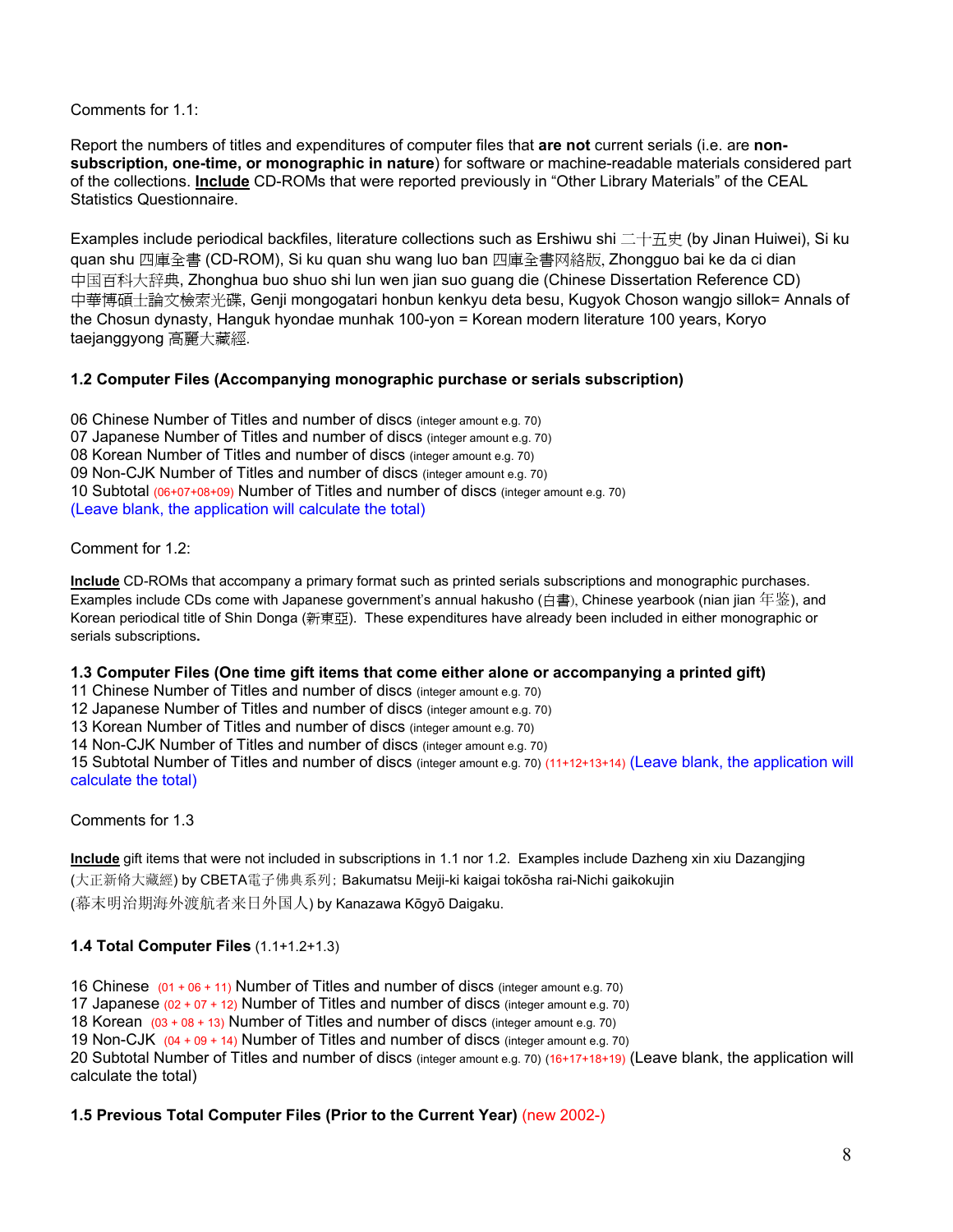(Starting 2006, the values of 21 to 25 will be obtained from CEAL database)

21 Chinese Number of Titles and number of discs (integer amount e.g. 70) 22 Japanese Number of Titles and number of discs (integer amount e.g. 70) 23 Korean Number of Titles and number of discs (integer amount e.g. 70) 24 Non-CJK Number of Titles and number of discs (integer amount e.g. 70) 25 **TOTAL (previous year**) Number of Titles and number of discs (integer amount e.g. 70) (21+22+23+24) (Leave blank, the application will calculate the total)

**\*\*Note: 21.1 to 25.1 are grayed out. Values will be calculated automatically after the submission.\*\* (Grand Total = Previous Year + Current Year).** 

**New libraries and libraries that did not have the "previous Year" figures, will be able to fill in figures at the current year survey table.** 

#### .**1.5.1 Grand Total Computer Files (new 2005- )**

21.1. Chinese (16+21) 22.1. Japanese (17+22) 23.1. Korean (18+23) 24.1. Non-CJK (19+24) 25.1. Total (21.1 + 22.1 + 23.1 + 24.1)

#### **2. ELECTRONIC DATABASES AND SERIALS (remote access on-going/leases/subscriptions)**

Note: Majority of electronic resources (2.1-2.3) via online access is considered as **subscriptions**. The following should be filled as **up-to-date library holdings** and not data that apply only to the current year.

Report the numbers of titles and subscription expenditures (or those which are expected to be ongoing commitments) for serial publications whose primary format is electronic and for online searches of remote databases. Exclude print serials that are accompanied by CD-ROMs (use 1.2). Examples include paid subscriptions for electronic journals and indexes/abstracts available via the Internet, CD-ROM serials and annual access fees for resources purchased on a "one-time" basis, such as literature collections, etc. See 2.1 and 2.2 for details.

#### **2.1 Electronic databases indexes and reference tools**

- 26 Chinese Number of Titles (integer amount e.g. 70)
- 27 Japanese Number of Titles (integer amount e.g. 70)
- 28 Korean Number of Titles (integer amount e.g. 70)
- 29 Non-CJK Number of Titles (integer amount e.g. 70)
- 30 Subtotal (26+27+28+29) Number of Titles (Leave blank, the application will calculate the total)

Comments for 2.1:

**Include subscription** expenditures for **purchase of** or **access to** reference tools such as encyclopedias, almanacs, indexes and abstracts. **Exclude** expenditures for indexes and abstracts which include **substantial access** to ASCII text or full images of serial content, which should be reported in 2.2. In 2.1, the primary content is of abstract or index in nature.

Examples include Ren Da fu yin bao kan zi liao suo yin 人大复印报刊资料索引, Da lu ren wen she hui qi kan mu ci suo yin zi liao ku 大陆人文社会期刊目次索引资料库 , Index to Chinese periodical literature 中文期刊文獻索引 (1993-), MagazinePlus <http://web.nichigai.co.jp/>, Sanseido jirin, Chonggi Kanhaengmul Kisa Saegin, Hanguk Paksa mit Soksa hagwi nonmun chong mongnok, Harvard Korean studies bibliography, etc.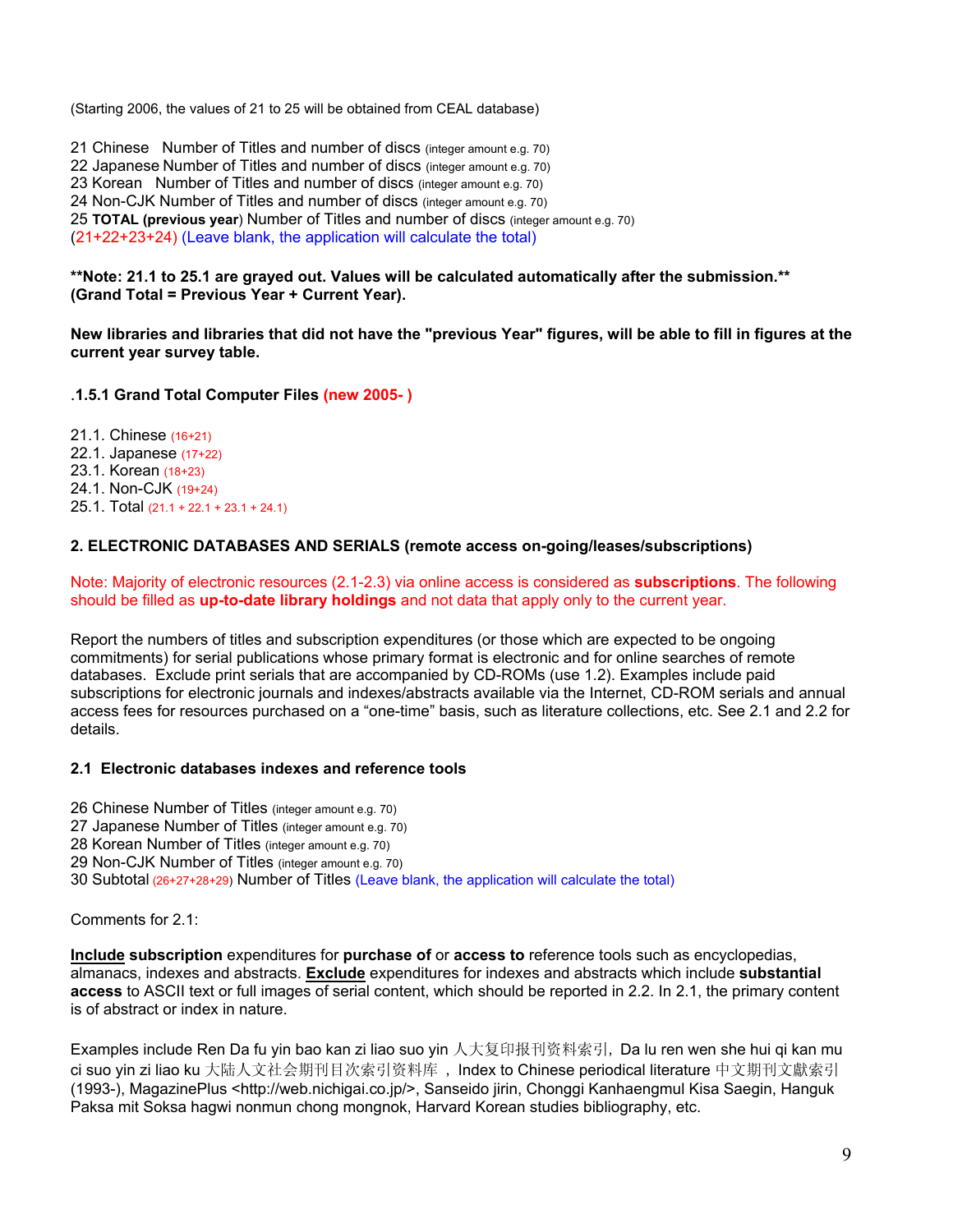### **2.2 Electronic full-text database and periodicals**

- 31 Chinese Number of Titles (integer amount e.g. 70)
- 32 Japanese Number of Titles (integer amount e.g. 70)
- 33 Korean Number of Titles (integer amount e.g. 70)
- 34 Non-CJK Number of Titles (integer amount e.g. 70)
- 35 Subtotal (31+32+33+34) Number of Titles (Leave blank, the application will calculate the total)

#### **Comments and/or Footnotes for 2.2:**

**Include**: subscription expenditures for access to electronic versions of scholarly journals unless inseparably bundled with print subscription costs; expenditures for **e-journal aggregation** services; expenditures for indexes and abstracts that include substantial access to the ASCII text or full images of serial content; **annual access fees** for resources purchased on a "one-time" basis, such as literature collections, etc. Examples: Ren min ri bao 人民日報綜合数据庫, Ren da fu yin bao kan zi liao quan wen shu ju guang pan 人大复印报刊资料全文数据光盘 Zhongguo qi kan quan wen shu ju ku (Chinese Academic Journals) 中国期刊全文数据库, NACSIS ELS, Hanguk Chongchi Hakhoe po, Choson ilbo, Changjak kwa pipyong.

### NOTE: **Combine 2.1 and 2.2 data and figures above. Report the total in 2.3.**

### **2.3 Electronic Subscriptions Total (2.1 + 2.2)**

36 Chinese electronic subscription total (26+31) Number of Titles (integer amount e.g. 70)

37 Japanese electronic subscriptions total  $(27+32)$  Number of Titles (integer amount e.g. 70)

38 Korean electronic subscriptions total (28+33) Number of Titles (integer amount e.g. 70)

39 Non-CJK electronic subscriptions (29+34) Number of Titles (integer amount e.g. 70)

40 Electronic subscription Total (30+35) (Leave blank, the application will calculate the total)

### **3. TOTAL Electronic Resources Expenditures (1.4 + 2.3)**

 41 Grand Total electronic resource Expenditures (20+40) (currency amount e.g. 12345.75) (Leave blank, the application will calculate the total)

## **Administrative Forms**

### **Change Institution Information:**

This will lead you to the Library Information Form and allow you to update your own library information.

## **Library Information Form**

Previously participated libraries consult information of name, library number, type, and region at: http://www.lib.ku.edu/ceal/stat/20032004/cealstat03\_04.pdf

### **Library Name:**

The names of libraries in the pull down list. Use the short name instead of full name: Ex. Kansas instead of the University of Kansas.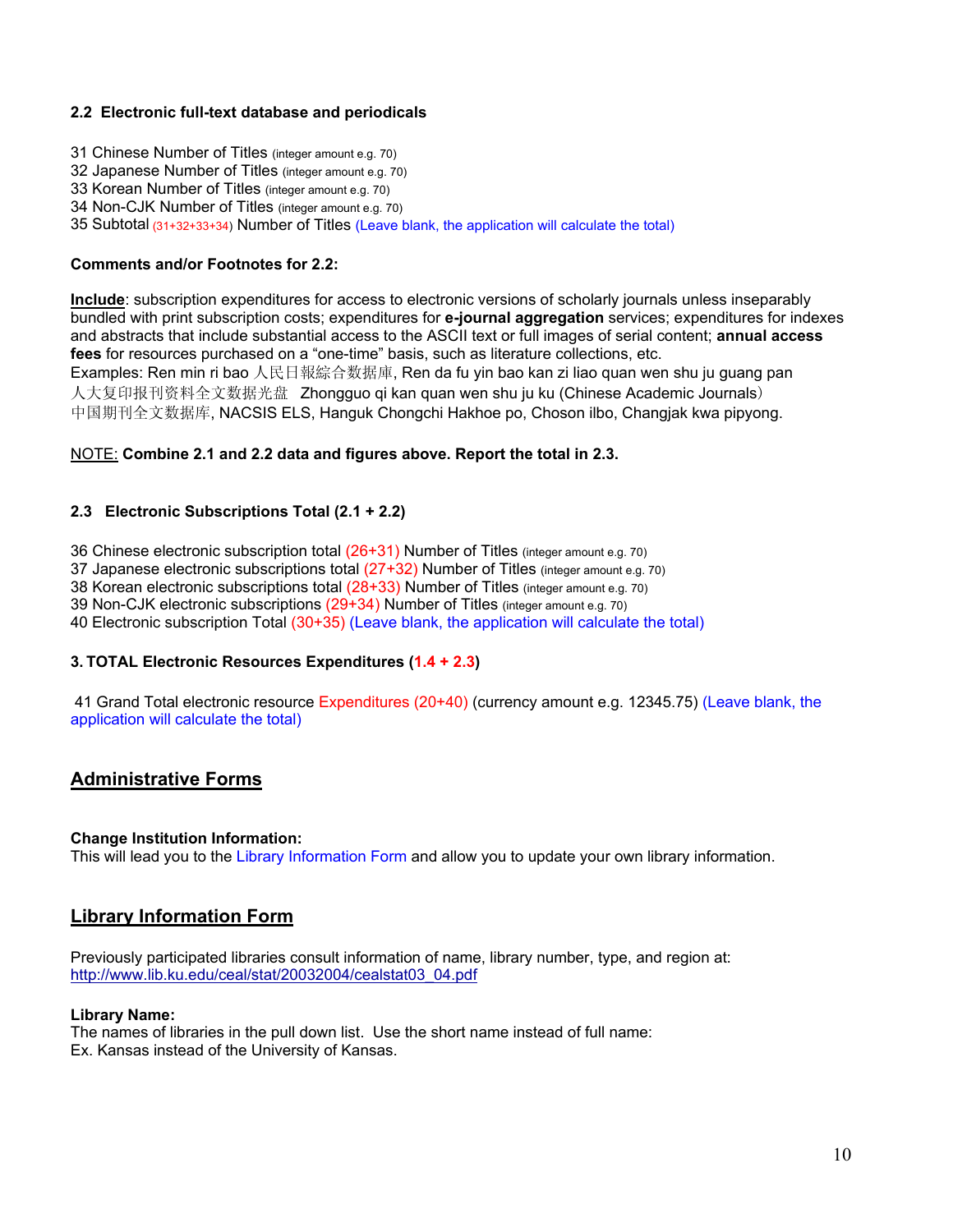### **Library Type (Typ):**

Choose one from the pull-down list: http://www.lib.ku.edu/ceal/stat/20032004/cealstat03\_04.pdf (Appendix I, pp. 27-28)

Canadian university

Private U.S. university

State controlled or public U.S. university

U.S. non-university

Canadian non-university

#### **Library Region** (**Reg**)**:**

Choose one from the pull-down list. For individual library region code see: http://www.lib.ku.edu/ceal/stat/20032004/cealstat03\_04.pdf (Appendix I, pp. 27-28)

New England

Middle Atlantic

East North Central

West North Central

South Atlantic

East South Central

West South Central

**Mountain** 

Pacific

Canada

### **Law library included (LAW)**:

Choose Yes or No from the pull down list to indicate whether a law library is included in the reported data.

#### **Medical library included (MED)**:

Choose Yes or No from the pull down list to indicate whether a medical library is included.

**Submitted by (Name)**: First Name and Last Name.